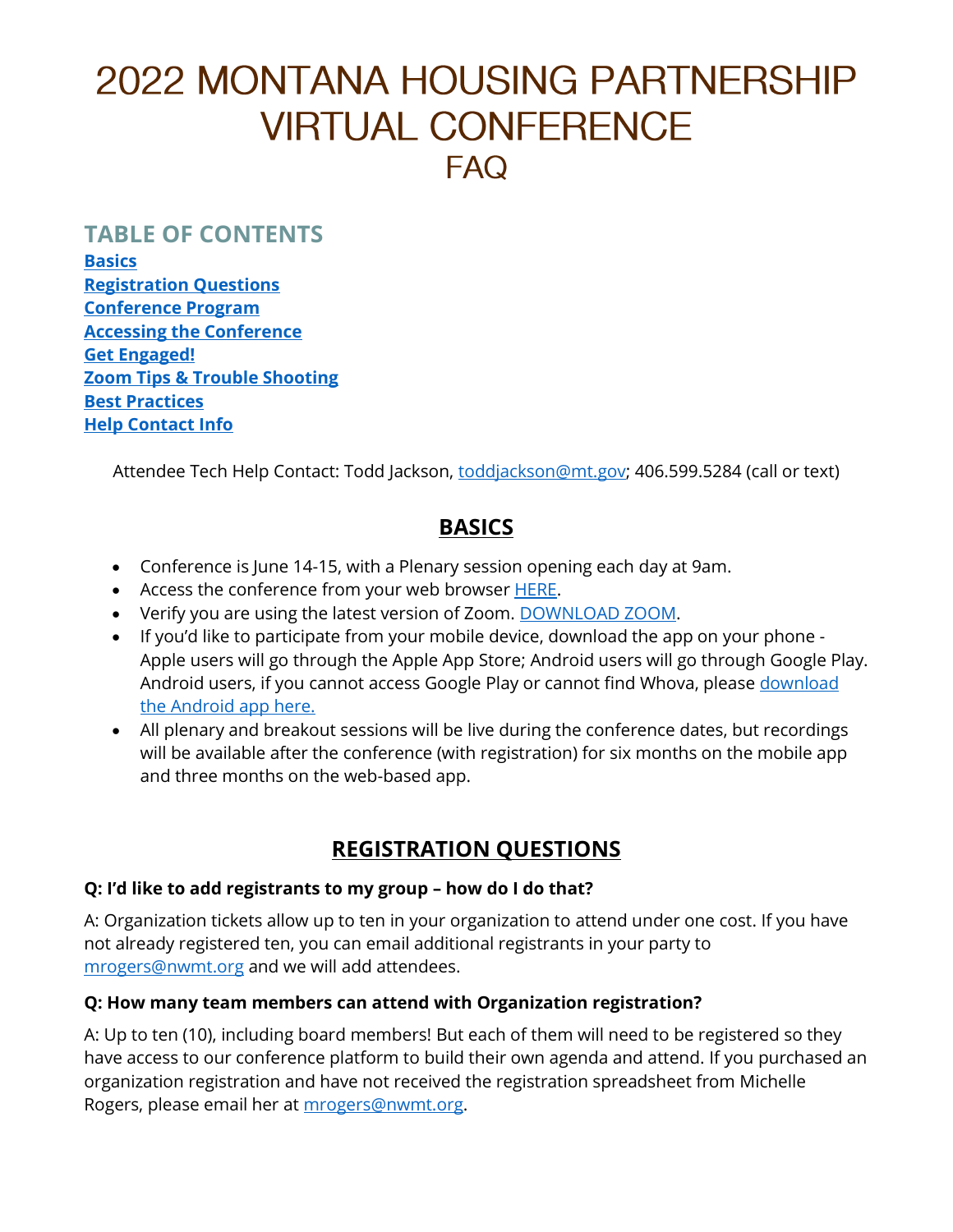#### **Q: Are scholarships available?**

A: Absolutely! Please complete this online **FORM** for consideration. If you have questions, please email Katie at kbiggs@nwmt.org.

#### **Q: May I pay by check?**

A: Absolutely! Please email mrogers@nwmt.org for further information.

## **CONFERENCE PROGRAM**

#### <span id="page-1-0"></span>**Q: Is there a Conference program?**

<span id="page-1-1"></span>A: Yes, click here to view the conference program.

# **ACCESSING THE CONFERENCE**

#### **Q: I have some conflicts during the week of the conference, will sessions be recorded?**

A: Yes, all the conference sessions will be recorded and available to view for up to six months on the mobile app and three months on the web app, after the conference. We aim to have all recordings available the day after the live session. This includes sessions you have registered for as well as any others on the agenda.

#### **Q: How do I gain access to the conference web (desktop/laptop) app?**

A: New to Whova? You should already be added in Whova as an attendee, but you still need to create your profile by clicking Sign Up Here (Create your user profile here) - enter the email you used to register for the conference, then create a password.



When you login, you'll see our conference. You can select your sessions, connect with peers and sponsors, and will be able to view sessions through this site during the week of the conference and for up to 3 months after the conference.

If you receive a message that your username or password are incorrect, please click "Forgot your password" and follow their instructions for resetting your password.

- If you receive a message that the account doesn't exist, click "Don't have an account" to create one.
- If you still are unable to login, please email mrogers@nwmt.org for assistance.
- **Q: How do I gain access to the conference mobile (phone or iPad) app?**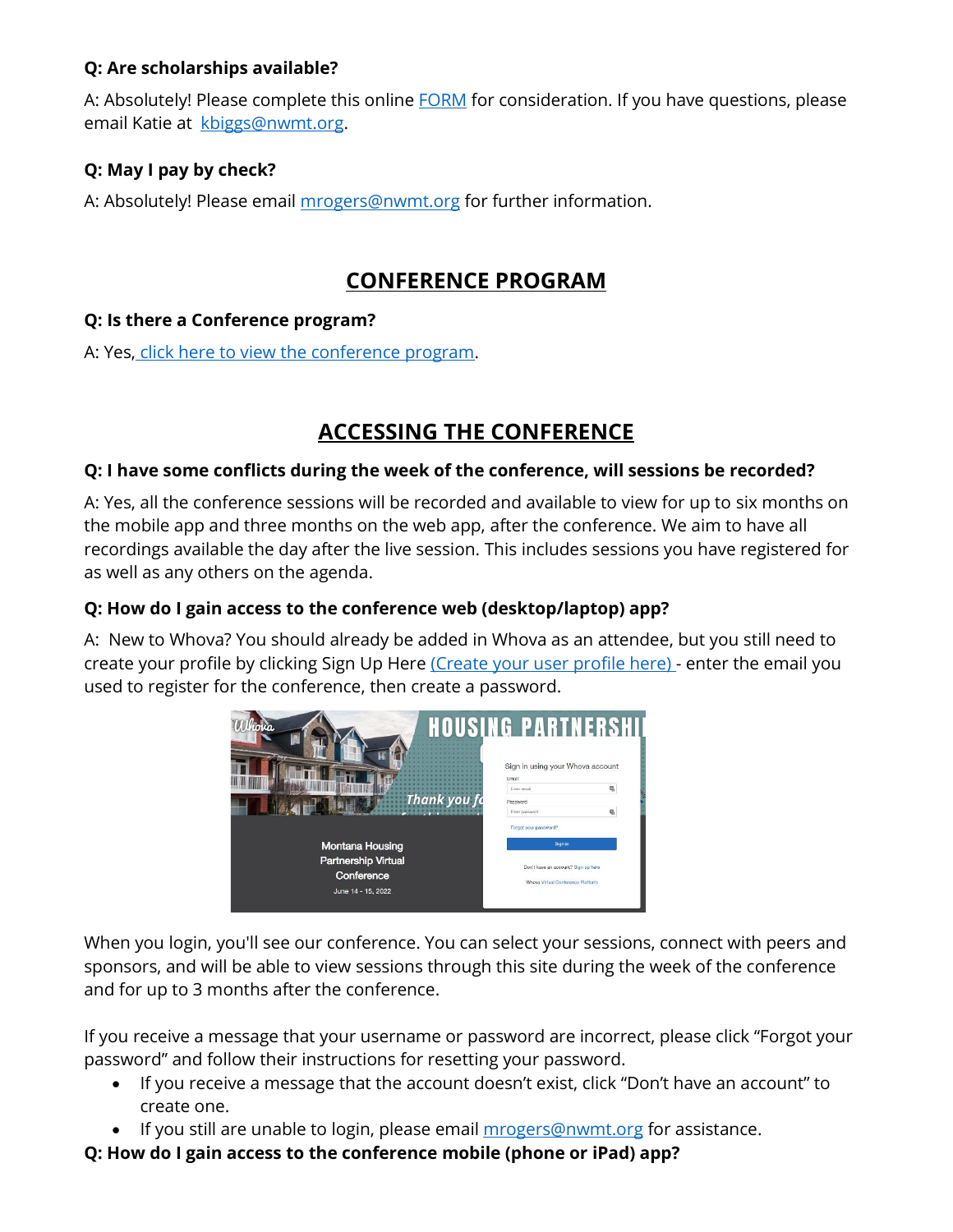A: You should already be added in Whova as an attendee, but you still need to download the app to your mobile device via your Apple or Google Play app store. Android users, if you cannot access Google Play or cannot find Whova, please [download the Android app here.](https://whova.com/portal/mhpc_202205/)

Once downloaded, create your profile by clicking Sign Up/Sign In - enter the email you used to register for the conference, then create a password.

When you login, you'll see our conference. You can select your sessions, connect with peers and sponsors, and will be able to view sessions through this site during the week of the conference and 6 months after the conference.

If you receive a message that your username or password are incorrect, please click "Forgot your password" and follow their instructions for resetting your password.

- If you receive a message that the account doesn't exist, click "Don't have an account" to create one.
- <span id="page-2-0"></span>• If you still are unable to login, please email *mrogers@nwmt.org* for assistance.

## **GET ENGAGED!**

Utilizing the Whova platform has given us several options to engage with our peers, the conference sponsors, and more.

- You can update your [attendee profile](https://whova.com/portal/webapp/mhpc_202205/Attendees) so others can get to know you better click your name in the top right corner of the screen to access your profile
- You can message other [attendees](https://whova.com/portal/webapp/mhpc_202205/Attendees/All) one-on-one through their profile
- You can learn about [sponsors](https://whova.com/portal/webapp/mhpc_202205/Sponsors) and message them through their virtual sponsor booth
- Join a conversation or start a conversation under [Community](https://whova.com/portal/webapp/mhpc_202205/CommunityBoard)
- We have a few fun contests, too!
	- $\circ$  [Leaderboard](https://whova.com/portal/webapp/mhpc_202205/Leaderboard) you will earn points based on your participation within the app. The more active you are in the community tab, the more points you will earn, and the top earner will win a special prize.
	- o Photo Contest upload your favorite photo outdoors, at work, or at home in your community to the [Photo Gallery.](https://whova.com/portal/webapp/mhpc_202205/PhotoGallery) The photo with the most likes will win a special prize.
	- o All registrants will be entered to win a prize, just for attending the conference.

# **ZOOM TIPS & TROUBLE SHOOTING**

<span id="page-2-1"></span>Audio or visual isn't working?

- Exit the Zoom meeting and re-join.
- Check your default Zoom [audio](https://support.zoom.us/hc/en-us/articles/201362283-Testing-computer-or-device-audio) or [video](https://support.zoom.us/hc/en-us/articles/201362313-How-do-I-test-my-video-) settings. Test and adjust the input/output source as needed.